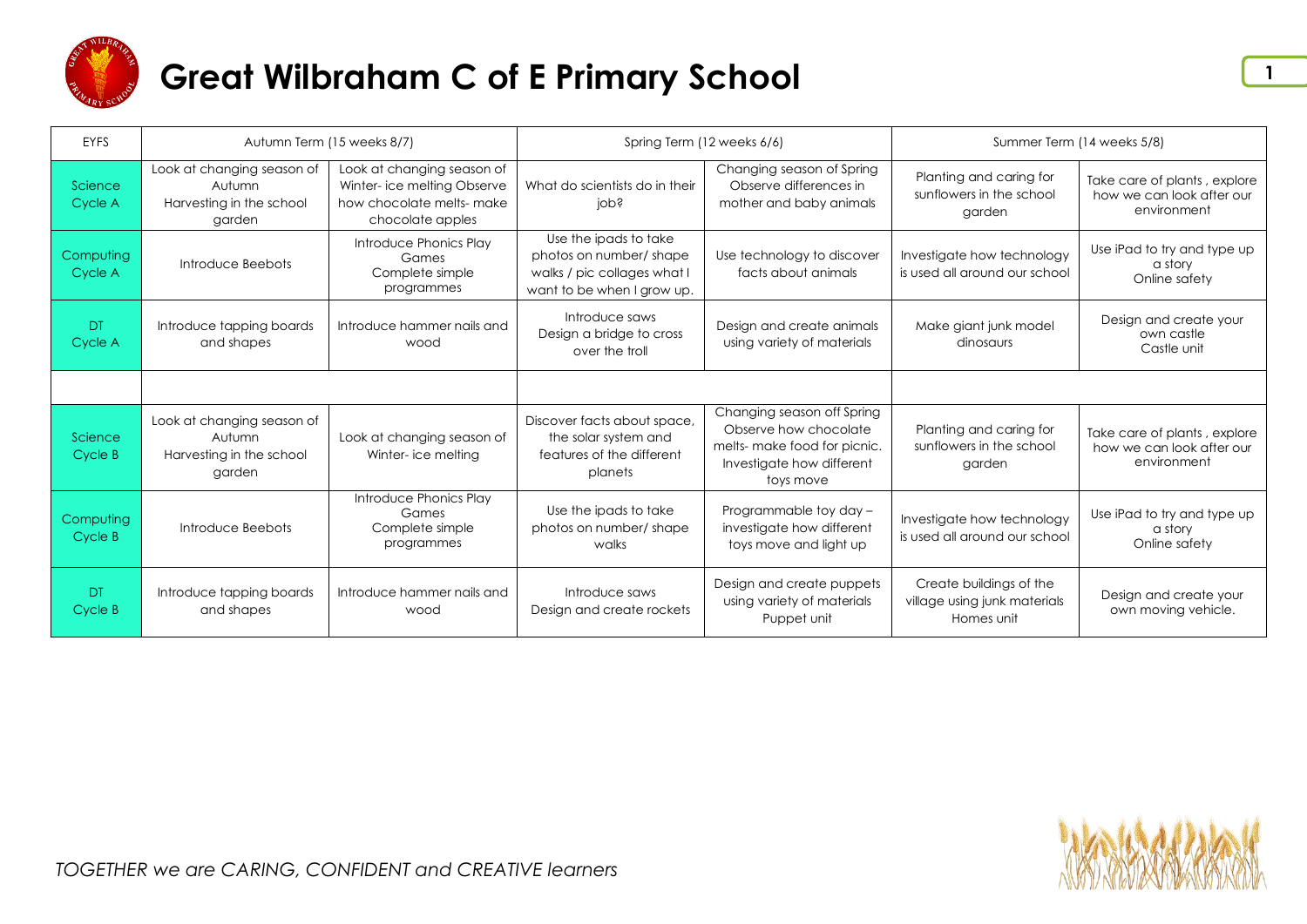

| Y1/2                 | Autumn Term (15 weeks 8/7)<br>Spring Term (12 weeks 6/6)                                      |                                                                        | Summer Term (14 weeks 5/8)                                                                          |                                              |                                                                                         |                                                                                                                                  |
|----------------------|-----------------------------------------------------------------------------------------------|------------------------------------------------------------------------|-----------------------------------------------------------------------------------------------------|----------------------------------------------|-----------------------------------------------------------------------------------------|----------------------------------------------------------------------------------------------------------------------------------|
|                      | <b>Extreme Explorers</b>                                                                      |                                                                        | Farming - ee-I, ee-I, oh!                                                                           |                                              | Seaside                                                                                 |                                                                                                                                  |
| Science<br>Cycle A   | Animals incl humans Y2<br>Basic needs, hygiene,<br>exercise                                   | Scientists and inventors Y1<br>Mae Jemison (astronaut)<br>ZOOS<br>Vets | Plants Y1<br>Names and anatomy                                                                      | Plants Y2<br>Seeds and growing<br>conditions | Animals incl humans<br>Y1 names and groups                                              | Living things and their<br>habitats Y2<br>Adaptation and food<br>chains                                                          |
| Computing<br>Cycle A | Y1 Computing systems:<br>Tech around us                                                       | Y2 Creating media:<br>Digital painting                                 | Y1 Creating media:<br>Digital writing                                                               | Y1 Data and info:<br>Grouping data           | Y1 Programming B:<br>animation                                                          | Y2 Programming B:<br>intro to quizzes                                                                                            |
| DT<br>Cycle A        | Textiles:<br>Teddy's safety jacket<br>Projects on a Page unit<br>Sustainability, recycling    |                                                                        | Food:<br>Eat more fruit and<br>vegetables Projects on a<br>Page unit                                |                                              | Mechanisms:<br>Levers and sliders seaside<br>Projects on a Page moving<br>pictures unit | Structures:<br><b>Build a boat</b>                                                                                               |
|                      | Fire Fire                                                                                     |                                                                        | Whatever the weather                                                                                |                                              | Pirates: ahoy me hearties                                                               |                                                                                                                                  |
| Science<br>Cycle B   | Everyday materials Y1<br>Sorting and grouping                                                 | Use of Everyday Materials<br>Y <sub>2</sub><br>Compare and changing    | Seasonal Changes Y1<br>Autumn and winter                                                            | Environment Y2                               | Seasonal Changes Y1<br>Spring and summer                                                | Scientists and inventors Y2<br>Eden project<br>Doctors<br>Louis Pasteur.<br>Charles Macintosh (macs!),<br>Rachel Carson (oceans) |
| Computing<br>Cycle B | Y2 Computing Systems:<br>IT around us                                                         | Y2 Creating media:<br>Digital photography                              | Y1 Programming A:<br>Moving a robot                                                                 | Y2 Programming A:<br>Robot algorithms        | Y2 creating media:<br>Making music                                                      | Y2 data and info:<br>pictograms                                                                                                  |
| DT.<br>Cycle B       | Structures:<br>Wheels and axles Projects<br>on a Page unit - design and<br>make a fire engine | Food: baking bread                                                     | Mechanisms: Freestanding<br>structures Projects on a<br>Page unit creating windmills<br>and pulleys |                                              | Food:<br>Caribbean fruit cocktails<br>Twinkl unit                                       |                                                                                                                                  |

**2**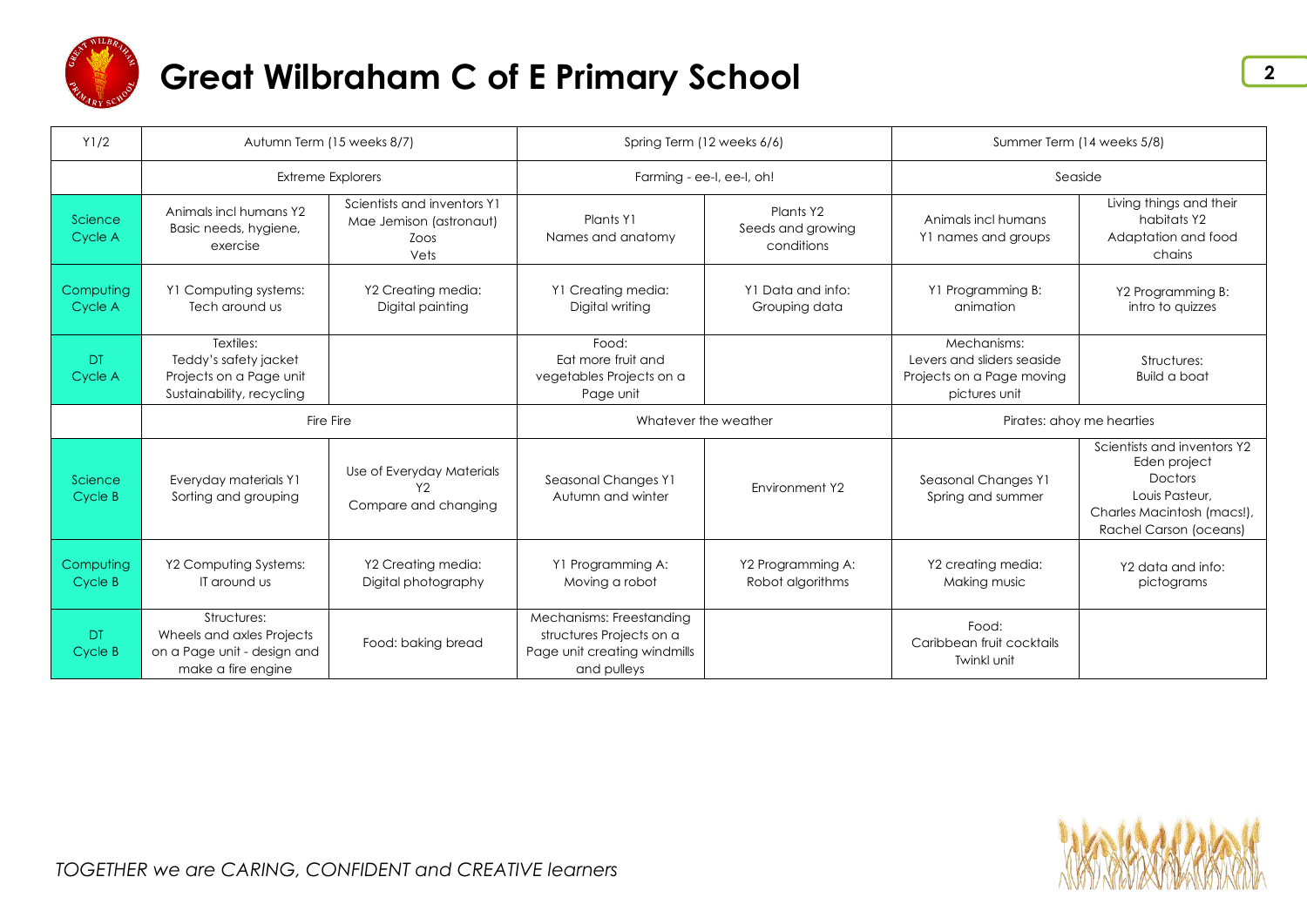

| Y3/4                 | Autumn Term (15 weeks 8/7)                                       |                                                                 | Spring Term (12 weeks 6/6)                                                                                             |                                                                                                                                                                           | Summer Term (14 weeks 5/8)                                                       |                                                                                                                                              |
|----------------------|------------------------------------------------------------------|-----------------------------------------------------------------|------------------------------------------------------------------------------------------------------------------------|---------------------------------------------------------------------------------------------------------------------------------------------------------------------------|----------------------------------------------------------------------------------|----------------------------------------------------------------------------------------------------------------------------------------------|
|                      | Stone age to iron age                                            |                                                                 | Is it alive?                                                                                                           |                                                                                                                                                                           | Romans and Italy                                                                 |                                                                                                                                              |
| Science<br>Cycle A   | Rocks Y3<br>Types of rocks and fossils                           | Animals including humans<br>Y3<br>Nutrition and skeletal system | Animals including Humans<br>Y4<br>Digestion, teeth, food<br>chains                                                     | Living things and their<br>habitats Y4<br>Classifying and grouping                                                                                                        | Sound Y4<br>Vibrations, pitch and<br>volume                                      | Scientists and inventors Y3<br>Marie Curie, George<br>Washington Carver (farming),<br>William Smith (fossils),<br>Inge Lehmann (rocks) (PPA) |
| Computing<br>Cycle A | Y4 Computing systems:<br>The internet                            | Y4 Creating media:<br>Photo editing Christmas<br>cards          | Y4 Programming A:<br>Repetition in shape                                                                               | Y4 Data and info:<br>Data logging and use of<br>micro:bit                                                                                                                 | Y4 Creating Media:<br>Audio editing                                              | Y4 programming B:<br>Repetition in games                                                                                                     |
| <b>DT</b><br>Cycle A | Textiles:<br>Stone age tunic 2D to 3D<br>Projects on a Page unit |                                                                 | Food:<br>Computing control:<br>Chocolate bar and<br>packaging using CAD<br>Shell structures Projects on a<br>Page unit | Food:<br>Perfect pizzas unit<br>Health and varied diet<br>Projects on a Page unit                                                                                         |                                                                                  | Mechanisms:<br>Non-fiction text, levers and<br>linkages Projects on a Page<br>unit                                                           |
|                      | Invaders and settlers                                            |                                                                 | Inventions                                                                                                             |                                                                                                                                                                           | <b>Forces and Greeks</b>                                                         |                                                                                                                                              |
| Science<br>Cycle B   | Light Y3<br>Shadows and reflection                               | <b>Electricity Y4</b><br>Conductors and insulators              | States of Matter Y4<br>Water cycle, solids, liquids<br>and gases                                                       | Scientists and inventors Y4<br>Gerald Durrell (Madagascar<br>conservation)<br>Alexander Graham Bell<br>(telephone),<br>Kelvin (temperature),<br>Thomas Edison (lightbulb) | Plants Y3<br>Parts of a plant                                                    | Forces Y3<br>Magnets                                                                                                                         |
| Computing<br>Cycle B | Y3 Computing systems:<br>Connecting computers                    | Y3 Creating media:<br>Animation                                 | Y3 Programming A:<br>Sequence in music                                                                                 | Y3 programming B:<br>Events and actions                                                                                                                                   | Y3 Data and info:<br><b>Branching databases</b>                                  | Y3 Creating media:<br>Desktop publishing                                                                                                     |
| DT.<br>Cycle B       |                                                                  | Structures:<br>Viking boat design                               |                                                                                                                        | Electrical systems:<br>Spacecraft with electrical<br>systems and/or micro:bit<br>Simple circuit and switches<br>Projects on a Page unit                                   | Mechanisms:<br><b>Greek Catapult or Moving</b><br>Greek monsters<br>(pneumatics) | Computing control:<br>Wingardium Leviosa use of<br>micro:bits                                                                                |